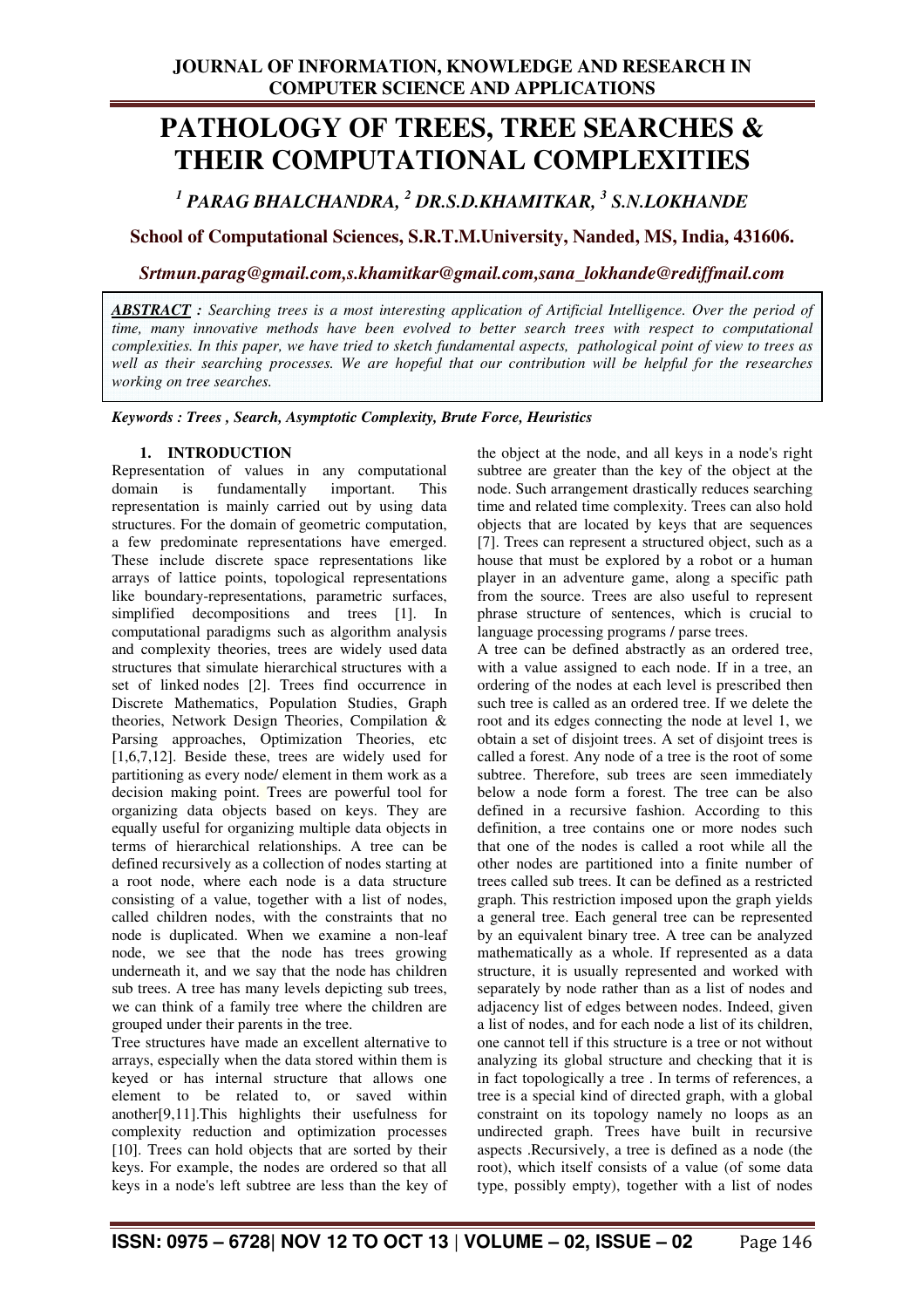(possibly empty). Mathematically, tree is viewed as a whole, a tree data structure is an ordered tree generally with values attached to each node [2,3,9]. Concretely, it is: A rooted with the "away from root" direction meaning:

1. A directed graph , whose underlying undirected graph is a tree (any two vertices are connected by exactly one simple path),

2. With a distinguished root (one vertex is designated as the root), which determines the direction on the edges (arrows point away from the root; given an edge, the node that the edge points from is called the parent and the node that the edge points to is called the child), together with an ordering on the child nodes of a given node, and a value (of some data type) at each node.

3. There is exactly one path connecting any two nodes in a tree

4. A tree with n nodes has n-1 edges.

5. A full binary tree with n internal nodes has n+ 1 external node.

6. The height of a complete binary tree with n internal nodes is about *log2n*

Above discussion implies that, we can organize the data so that items of information are related by the branches. Thus a tree is a finite set of one or more nodes such that:<br>1. There

There is a specially designated node called the root.

2. The remaining nodes are partitioned into n > 0 disjoint sets  $T_1, \ldots, T_n$ , where each of these sets is a tree. We call  $T_1, \ldots, T_n$  the sub trees of the root.

3. Often trees have a fixed , bounded branching factor particularly always having number of child nodes that determines whether tree is binary ( two children), ternary ( three children) or a m-ary tree[8] (possibly many non-empty child nodes)

The parent-child relationship can be extended naturally to ancestors and descendants. Informally, the ancestors of a node are found by following the unique path from the node to its parent, to its parent's parent, and so on. Strictly speaking, a node is also its own ancestor. The descendant relationship is the inverse of the ancestor relationship, just as the parent and child relationships are inverses of each other. The length of the path is k −1, one less than the number of nodes on the path. Note that a path may consist of a single node (if  $k = 1$ ), in which case the length of the path is 0.



Figure 1 : General Trees with root node and other three nodes a,b,c

Above figure shows different forms of a tree with a root node and other three nodes a,b,c . From figure, we can say that a tree is associated with following terminology,

1. Root of the tree: The top node of the tree that is not a subtree to other node, and has two children of subtrees.

2. Node: It is stands for the item of information and the branches to other nodes.

3. The degree of a node: It is the number of subtrees of the node.

4. The degree of a tree: It is the maximum degree of the nodes in the tree

5. The parent node: a node that has subtrees is the parent of the roots of the subtrees

6. The child node: a node that is the roots of the subtrees are the children of the node

7. The Level of the tree: We define the level of a node by initially letting the root be at level one

8. The depth of a tree**:** It also called height of a tree. It is the maximum level of any node in the tree

#### **2. DISCUSSIONS AND ANALYSIS OF TREE SEARCHING METHODS**

Searching is frequently associated with trees. Such search is called Tree Search, since long has been a topic of interest in Artificial Intelligence [9,11,13]. There are two different strategies for searching a solution space. One of these strategies is data-driven. A data-driven strategy starts at the root and traverses the branches of the tree until it finds the solution. The other is a goal-driven strategy that starts at the solution and then tries to find a path back to the starting point. The goal-driven strategy is also commonly called backtracking. The basic tree search algorithms found in the literature are either datadriven strategies or goal driven strategies. Irrespective of the strategy the algorithm uses, it is witnessed that the traversing operation is carried out on trees to find the solution or goal. A basic requirement for tree searching is invoking a traversal process that visits every node to cross check required goal. Compared to linear data structures like linked lists or one dimensional arrays, which have a canonical method of traversal namely in linear order, tree structures can be traversed in many different ways. For a binary tree, starting at the root, there are three main steps that can be performed and the order in which they are performed defines the traversal type. These steps are: performing an action on the current node, traversing to the left / right child node, and then traversing to the right/ left child node. Traversing a tree involves iterating / looping over all nodes in some manner[9]. Because from a given node there is more than one possible next node as it is not a linear data structure, then, assuming sequential computation, some nodes must be deferred – stored in some way for later visiting. This is often done via a stack (LIFO) or queue (FIFO). As a tree is a selfreferential and recursively defined data structure,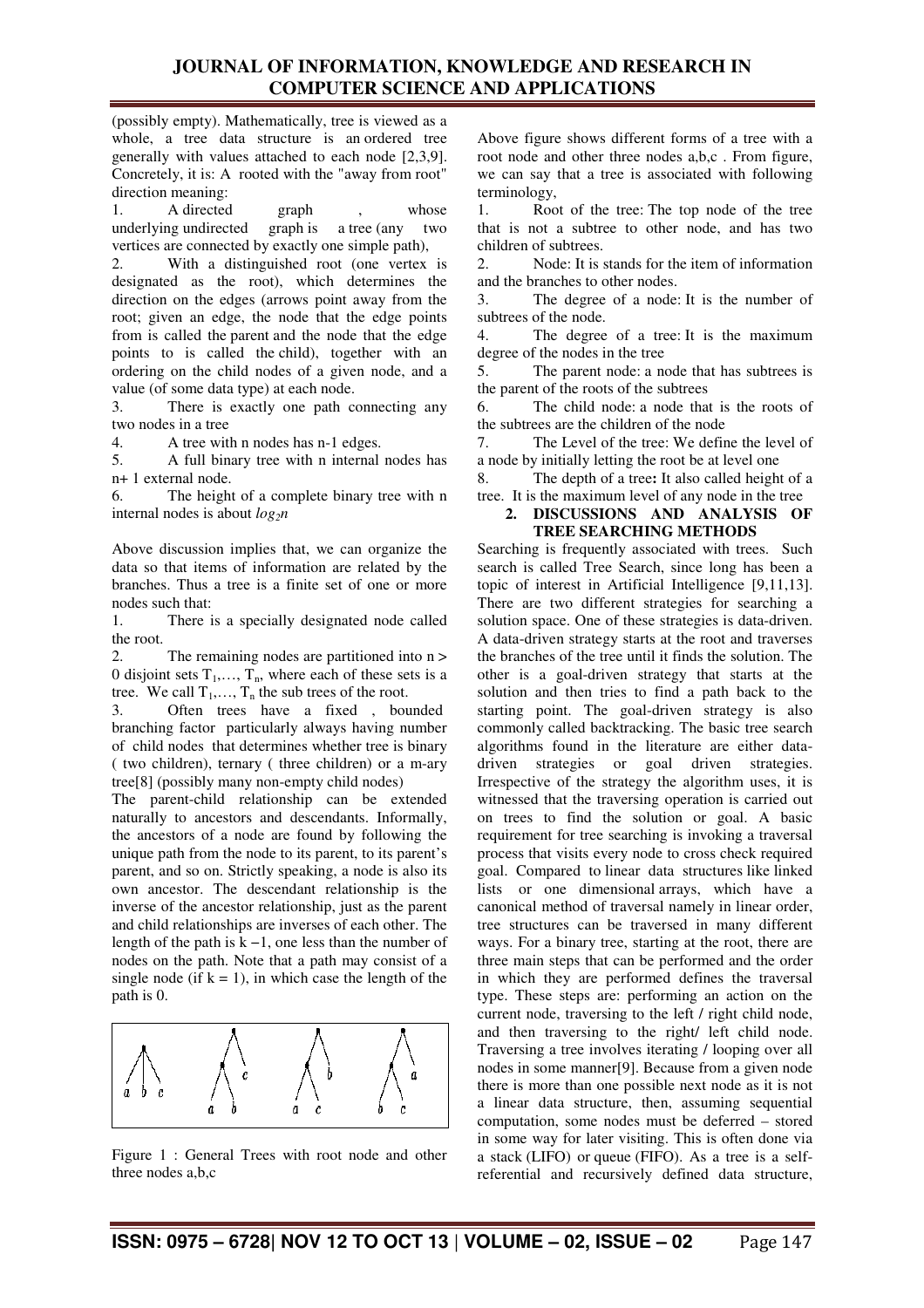traversal can naturally be described by recursion where the deferred nodes are stored implicitly .While traversing, we need no memory other than the current and the previous node/state. Such traversal algorithms are very simple:

1. If the previous node is this node's parent node, descend to the left child node.

2. If the previous node is this node's left child node, descend to the right child node.

3. If the previous node is this node's right child node, ascend to the parent node.

Traversal is complete when an attempt to ascend to the parent node fails because there is no parent. Literature shows that the above three traversals are named as Pre order, Post order and In order traversals[9]. The name given to above particular style of traversal comes from the order in which nodes are visited. Technically, these three belongs to one of the simple way to intervene the tree space. Thus we need to study traversal techniques if we want to search something from trees. Further searching in a tree is far quick than searching in a linear structure. This discussion highlights that the search perform better when data is structured as a tree. Trees, and particularly binary trees, appear frequently in the classification literature [11]. Many applications, such those found in combinatorial optimization, graph searching, Network structure Analysis, can be addressed by searching through a large tree of possible solutions. Since search problems reflects fundamental task that must be tackled quite frequently, researchers have attempted to develop algorithms efficient in terms of Time or Space Complexities [8,9]. For example, in Artificial Intelligence there has been extensive research into search algorithms for problems such as propositional satisfability and constraint satisfaction problems. Tree search methods are categorized as Informed ,Uninformed, Exhaustive, Brute force, Uniform, Complete ,Optimal , Local, Backtracking depending upon the style of searching , amount of time spent in searching, does or does not take into account the specific nature of the problem, guarantee to find the goal,  $etc[2.4]$ .

The most common categories are Brute Force Search methods and Heuristic Search methods [2,11]. These methods are associated with specific data structures and follow a similar searching pattern. The search begins by expanding the initial node i.e., by generating successors. At each later step, one of the previously generated nodes is expanded and the process continues until a goal node is found**.** Both these categories differ in the way "How the generated node is chosen for expansion?" The Heuristic Search Algorithms take advantage of the property of maintaining current minimum and eliminating from the search process, the sub trees whose nodes exceed in cost and value of current minimum. They need additional domain specific knowledge to operate. A\*. AO\*, Best-First Search,

etc are the few examples of Heuristic Search methods. On other hand, Brute Force Search Algorithms are useful when no additional information is available. These are blind in the sense that they go through all possible answers to the problem and chose the best one. Hence they are weak and less efficient. Depth First Search (DFS) and Breadth First Search (BFS) are the two most widely used Brute Force Search methods [2]. No doubt, there exits many ways of searching, technically, there are only two ways to penetrate into trees does one go down first (depth-first: first child, then grandchild before second child) or across first (breadth-first: first child, then second child before grandchildren). Depth-first traversal is further classified by position of the root element with regard to the left and right nodes. Imagine that the left and right nodes are constant in space, then the root node could be placed to the left of the left node (pre-order), between the left and right node (in-order), or to the right of the right node (post-order). There is no equivalent variation in breadth-first traversal – given an ordering of children; "breadth-first" is unambiguous. While traversal is usually done for trees with a finite number of nodes and hence finite depth and finite branching factor, it can also be done for infinite trees. This is of particular interest in functional programming, as infinite data structures can often be easily defined and worked with, though they are not strictly evaluated, as this would take infinite time. Some finite trees are too large to represent explicitly, such as the game tree for chess and so it is useful to analyze them as if they were infinite. For infinite trees, simple algorithms often fail. For example, given a binary tree of infinite depth, a depth-first traversal will go down one side (by convention the left side) of the tree, never visiting the rest, and indeed if in-order or post-order will never visit *any* nodes, as it has not reached a leaf (and in fact never will). By contrast, a breadth-first (levelorder) traversal will traverse a binary tree of infinite depth without problem, and indeed will traverse any tree with bounded branching factor [5]. On the other hand, given a tree of depth 2, where the root node has infinitely many children, and each of these children has two children, a depth-first traversal will visit all nodes, as once it exhausts the grandchildren (children of children of one node), it will move on to the next (assuming it is not post-order, in which case it never reaches the root). By contrast, a breadth-first traversal will never reach the grandchildren, as it seeks to exhaust the children first. A more sophisticated analysis of running time can be given via infinite ordinal numbers. Thus, simple depth-first or breadth-first searches do not traverse every infinite tree, and are not efficient on very large trees. However, hybrid methods can traverse any (countable) infinite tree, essentially via a diagonal argument ("diagonal" – a combination of vertical and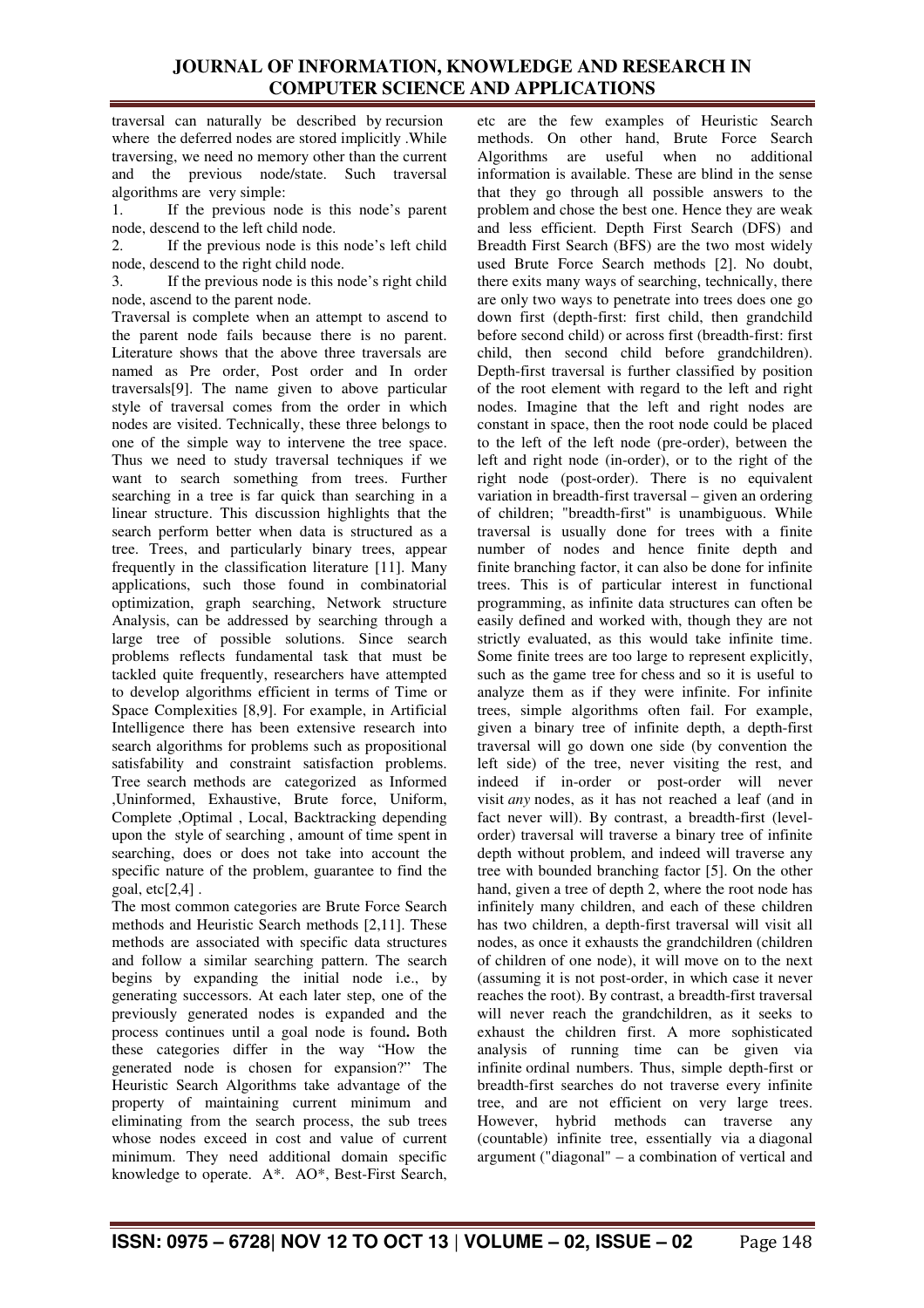horizontal – corresponds to a combination of depth and breadth).

The Brute force methods are simplest one and perform an exhaustive examination of all possible sequences of moves until goal states are reached [11]. The search through the state space systematically checks if the current state is a goal state. If a non goal state is discovered then the current state is expanded by applying a successor function, generating a new set of states. The choice of which state to expand is determined by a search strategy. In a great deal of occasions, an artificial intelligence application does not possess an adequate level of knowledge enabling the choice of the most promising state. Strategies that can only distinguish between goal states and non-goal states, without being able to determine if one state is more promising than another, are referred to as uninformed search strategies. All brute force algorithms are the examples of uninformed search strategies.

Uninformed strategies are only successful for small problem instances. Typically, most problems search space is characterized by an exponential growth due to the mammoth dimensions of the search space it becomes impractical, both time- and space-wise, to perform an exhaustive examination. Alternatively, it is possible to employ additional insights that arise beyond the definition of the problem. The use of this information, thus the term informed search strategies, allows for solutions to be found more efficiently. Typically, all heuristics algorithms are informed search strategies and often employ an evaluation function  $f(n)$  which considers a cost function  $g(n)$ alongside a heuristic function  $h(n)$ . Function  $g(n)$  can be interpreted as representing the cost to reach node n whilst h(n) represents an estimate on the cost to reach a leaf node from node n. Traditionally, the node with the lowest evaluation value is selected for expansion[11,13,14].

Above discussion has put us in to a concise understanding of basic aesthetics of tree searches. It is observed that a tree search is basically a problemsolving system, which has a knowledge base containing information about the current state of the problem in hand, a set of operators for transforming the knowledge base in some way, a control strategy or means of deciding which operator to use at any particular point during the solution of the problem, and a way of deciding when the problem is solved or unsolvable [15,16, 18]. To understand this better, let us consider a program to solve the 8-puzzle. This is a puzzle where there are 8 numbered tiles that can slide either sideways or vertically in a 3 by 3 square framework containing 9 spaces. Only one tile can be moved at a time into the single unoccupied space in the framework. In most versions of the puzzle the tiles are set in some disorganized order at the start and the problem is to rearrange them into order by sliding one tile at a time (and not taking them out of the framework). In a program to solve the 8-puzzle

the knowledge base would contain a representation of the tiles in the frame and the operators would be the moves available at the particular point in play. Here a solution would be a completed sequence of tile moves that brought the puzzle to the required state. The control strategy would make sure that in general it was the tiles which were out of place that were moved (though of course it might be necessary to temporarily move tiles that were already in the right place), because it would be these misplaced tiles that would necessarily have to be moved as part of any solution. The amount of search involved in a problem can be reduced if there is a method of estimating how effective an operator will be in moving the initial problem state towards a solution, e.g. a method for choosing "promising" moves in chess or choosing which tile to slide in the 8-puzzle. A great deal of attention has been given to methods of making such estimates and to the repercussions of such estimates on control strategy [18]. Occasionally the amount of search can be reduced very dramatically by representing the problem in a new way, that is by looking at it from a different viewpoint .Planning programs, for example, can usually reduce the amount of search by first considering only the most important factors of a problem before going on to consider the details once the main issues have been sorted out. In general, the representation of the problem by the program is determined by the programmer and even these "hierarchical" planners have their notion of importance built in. Getting a program to decide for itself, what counts as important or determine the best way to view a problem is extremely difficult. Getting a program to automatically re-orientate its view of a problem in the way suggested is, alas, beyond the state of the art [18]. Many search problems fall into one or other of two classes depending on the action of the operators involved. In some problems each operator takes the problem state or situation and transforms it into a single new problem state. For example, in the 8 puzzle each move transforms the arrangement of the tiles to give a new arrangement. Here the problem is to find that sequence of operators (moves) which in total transforms the initial state of the frame of tiles to a concluding state. This is called State Space Search. By contrast Problem Reduction involves the use of operators which break down a complex problem possibly into several simpler, possibly independent, sub-problems each of which must be solved separately. In both State Space approaches and Problem Reduction there may be a variety of operators which in principle can apply at any particular point. Thus in the 8-puzzle (a State Space example) there is always a choice of at least two tiles that could be moved at each stage; in undertaking a mathematical integration (a typical Problem Reduction example) there typically will be a number of methods available, each of which will sub-divide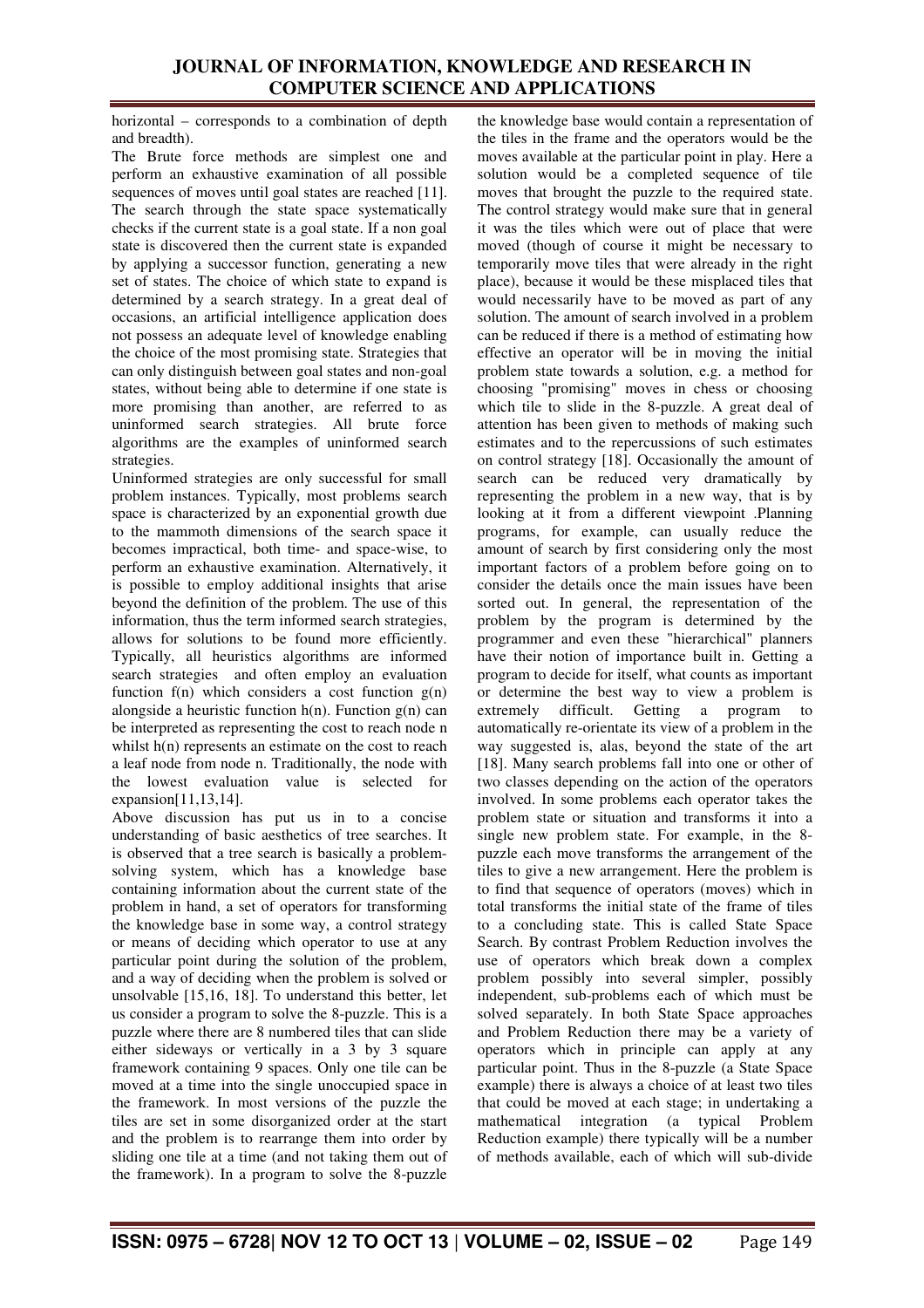the larger integration problem into smaller ones in a different way.

The totality of all possible nodes in a problem is known as its search space. It is important to distinguish the complete search space for a problem (i.e. all possible nodes and arcs) from that part of the space that any particular system explores in its attempt to find a solution (i.e. those nodes and arcs actually considered). Usually only a portion of this space is or can be explored. Some control strategies for exploring the search space work forward from an initial state towards a solution. Such methods are also sometimes called data-directed. An alternative strategy is to work backward from a goal or final state towards either soluble sub-problems or the initial state, respectively. Such a control strategy is sometimes called goal directed. Problem reduction systems often work backward in this way. Sometimes a mixture of both forward and backward strategies is employed, in the hope that working forward and backward will successfully meet in the middle. If the search space is small, systematic (but blind) methods can be used to explore the whole search space [5,9]. These include depth-first search where, for each new node encountered, one of the arcs from it is explored. Only if a dead end is reached does the system return to the most recent choice-point and try a different arc. This method is easy to implement but can be dangerous in that the system may spend a long (or infinite!) time fruitlessly exploring a hopeless path. A variation on this method, called bounded depth first search, sets a limit on the depth to which exploration is allowed. Breadth-first search is another systematic but blind method. Here all the arcs from a node are explored before moving on to explore any arcs from the new nodes encountered. The advantage of this method is that it is guaranteed to find a solution consisting of the shortest path (if one exists) but can be computationally expensive on memory especially if each node is bushy, i.e. has many arcs coming out of it. These systematic but blind methods can be applied to either state space representations or problem reduction. Problems differ in the form that their goal states take. Sometimes the goal state is known explicitly, such as in the 8- puzzle when all the tiles are to be in correct numerical order. In these cases it may be possible to make a comparison between the current state and the goal state as part of the process of monitoring progress [9,18].

In other problems, the goal state is not known at the start, but there is a procedure which will decide whether or not a given state conforms to the criterion of being a goal state. An example here might be successfully solving an equation. Problems also differ in whether the value of the goal state is the real goal of the problem or whether it is the path to that goal which is more important. For instance, route-finding emphasizes the path where equation-solving emphasizes the goal itself. Most systems are limited by either time or space constraints to explore only a portion of the search space, choosing only certain of the alternatives available. Such systems depend on knowledge of the problem domain to decide what might be promising lines of development. They will have some measure of the relative merits either of the different nodes or of the available operators to guide them. Search which is so guided is called heuristic search. The methods used in such search are called heuristics. These terms often carry the connotation of inexactness and fallibility and are contrasted with algorithms which are bound to work. Again both state-space search and problem-reduction search can be conducted using heuristics [9].

Above discussion, up to some extent, may give the impression that the search tree of nodes and arcs is a pre-existing artifact which the program explores. Occasionally this is true, but in most cases the problem-solving program explores the space by 'growing" a tree as it goes. Thus it is often reasonable to picture a problem-solving program as if it were a driver, without a map but with a notepad, driving around searching for a particular village in a maze of country roads. As the search proceeds the traveler keeps a record of which roads and villages have already been encountered but can have no foreknowledge of what lies ahead. By choosing one node in the search space as a starting point (whether working forward or backward) and by applying the available operators, the program grows a tree rather than a graph [17,18]. That is, each node explored points back to one node only, the one from which it was produced. The production of a tree rather than a graph makes it straightforward to extract a solution path, traced from the node representing the solution back to the starting node. Depending on the particular problem and on the way the program is implemented this tree may contain the same node at different points or may not. Re-encountering a node on a particular solution path during search indicates that the program has found a loop in the search space. For example, if this happens while solving the 8-puzzle, it means that the program has found a set of moves which takes it to exactly the same position as has been met before.

#### **3. UNDERSTANDING COMPLEXITY BEHAVIOR OF TREE SEARCHES**

It is evident from above discussion that, in case of any tree search deployed over a problem; we need to compute a solution. As there can be many ways to compute a solution for a given problem, we always concern about a good solution. The goodness always has both quantative as well as qualitative aspects. A good solution is economical in the use of computing and human resources. Here resources means execution time- CPU time and memory spacecache/main/file memory used [2,3]. An important factor in deciding the quantitative aspect of the goodness of a tree search program is the efficiency of its underlying algorithm. We are concerned with the relationship between the execution time and the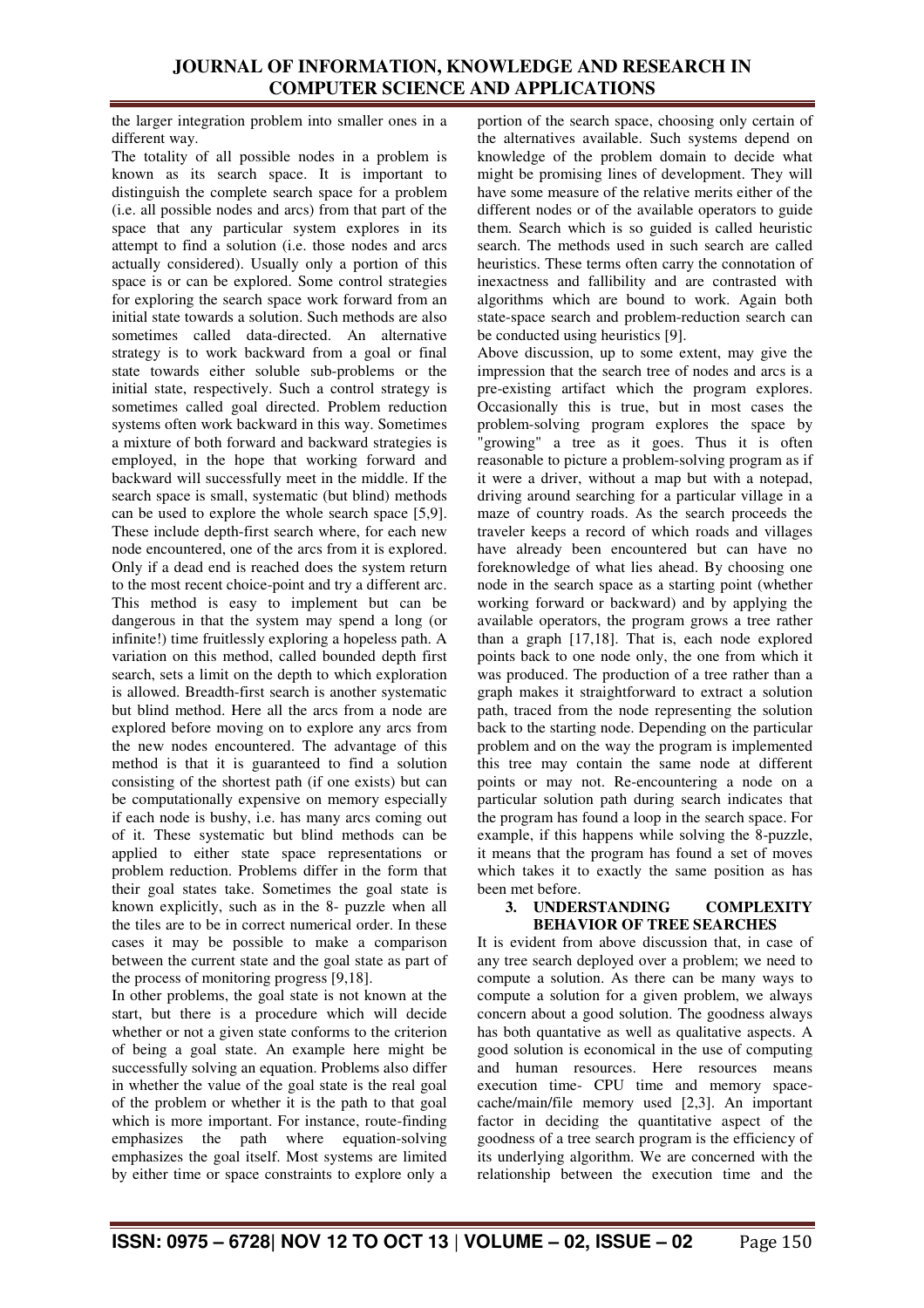problem size of the input to an algorithm that is with the increase in execution time with a specified increase in the size of the input to the problem. Previous studies by Algorithimicians as well as computational scientists have categorized algorithms as tractable (reasonable) and non tractable (unreasonable).

If the complexity of an algorithm is expressed as  $O(pn)$ , where  $p(n)$  is some polynomial of n, then the algorithm is said to be polynomial time algorithm. It is generally accepted that the polynomial time algorithms are tractable. Any algorithm with a time complexity that can not be bounded by such bounds is called as a non polynomial time algorithm or non deterministic polynomial (NP) algorithm. Usually, for an input size of n, if the complexity is proportional to n,  $n^2$ ,  $n^3$ ,  $n^5$ , log (n), n log(n) then such algorithms are polynomial time algorithms. On the other hand, if the complexity is proportional to  $2<sup>n</sup>,3<sup>n</sup>,n!$ , then its Non Polynomial algorithm $[3,6,15]$ .

In analyzing any given tree search algorithm, there are two measures of performance that are usually considered, the worst case behavior and the average case behavior. If for a given problem of size n , an algorithm corresponds to maximum complexity among all problems of size n, then its definitely the worst case behavior. It's usually determined by choosing a set of input conditions that forces the algorithm to make the least possible progress towards its final goal at each step. In many practical applications, it is important to have measures of the expected complexity of a given algorithm rather than the worst case behavior. The expected complexity gives a measure of the algorithm's working or behavior averaged over all possible problems of size n. However, while computing or solving a problem in a practical implementation, we have to choose between two or more algorithms. Generally we would opt for an algorithm that has the lower expected complexity. This is practically feasible if we set up a complex and sophisticated combinational analysis. In case of analysis of average case behavior, it is assumed that all possible points of termination are equally distributed (needs assumption of statistical distribution). Consider a list of n items. If a search algorithm finds goal at first position, then it is best case complexity behavior. If the algorithm needs to analyze all values in the list before termination, then its worst case behavior . If we do not have best case or worst case behavior, and it is likely that the probability that an item could be found at position 1 is 1/n, at position 2 is also 1/n and so on , then its average case complexity behavior. Here the average search cost is the sum of all possible search costs multiplied by their associated probability [3,15].

The analysis of any algorithm is done with respect to space and time. In space analysis, we are interested in analyzing how much storage space is used. While performing timing analysis, we thought of an estimated time rather than the exact time for execution . this is usually done by isolating a particular operation, called an active / dominated operation which is central to the algorithm and which is executed frequently. Once the active operation is isolated, the number of times it is executed is counted. As long as the active operation occurs at least as often as the others, the execution time will increase in some proportion to the number of times the active operation is executed. The asymptotic notations are useful in such situations where the complexity is expressed in terms of active operations. In our entire work, the complexity analysis is expressed in terms of asymptotic growth rates which are the measure of the time taken by an algorithm as the value of the input measure grows without bounds. In computing the asymptotic growth rate , we ignore multiplicative constant in the complexity function and focus on the rate it self [3,15] . For the purpose of comparing asymptotic growth rates the notations 'O'( for "order") that is "Big Oh", ' Θ' that is Big Theta notation and ' $\Omega$  ' Big Omega notations are used. Their definitions and properties are expressed in Appendix-1

While carrying out research , we felt that, there are situations where we have to choose between the CPU time the program uses and the primary / secondary memory it will occupy. The choice depends upon the implementation criteria. If storage space is available and otherwise unused, it is preferable to use algorithms that require more space and less time as compared to other algorithms solving the same problem. If space is not available, then time may have to be sacrificed. Further, it is observed that a non recursive algorithm will execute more efficiently in terms of space and time than a recursive one[3,4]. This is because the overhead involved in entering and exiting a block is avoided in the non recursive code .In a recursive algorithm, a number of local and temporary variables are to be tacked and unstacked on the stack which consumes both time and space. Beside space and time analysis of tree searching algorithms, we also stick to modularity, scalability, correctness, maintainability , simplicity and graceful degradation aspects of performance of algorithms. These factor, indeed were the criteria to judge whether one algorithm is better than second one or not? Some considerations to user friendliness, extensibility, concurrency behavior, distributedness, security , hardware- software compliantness were also given .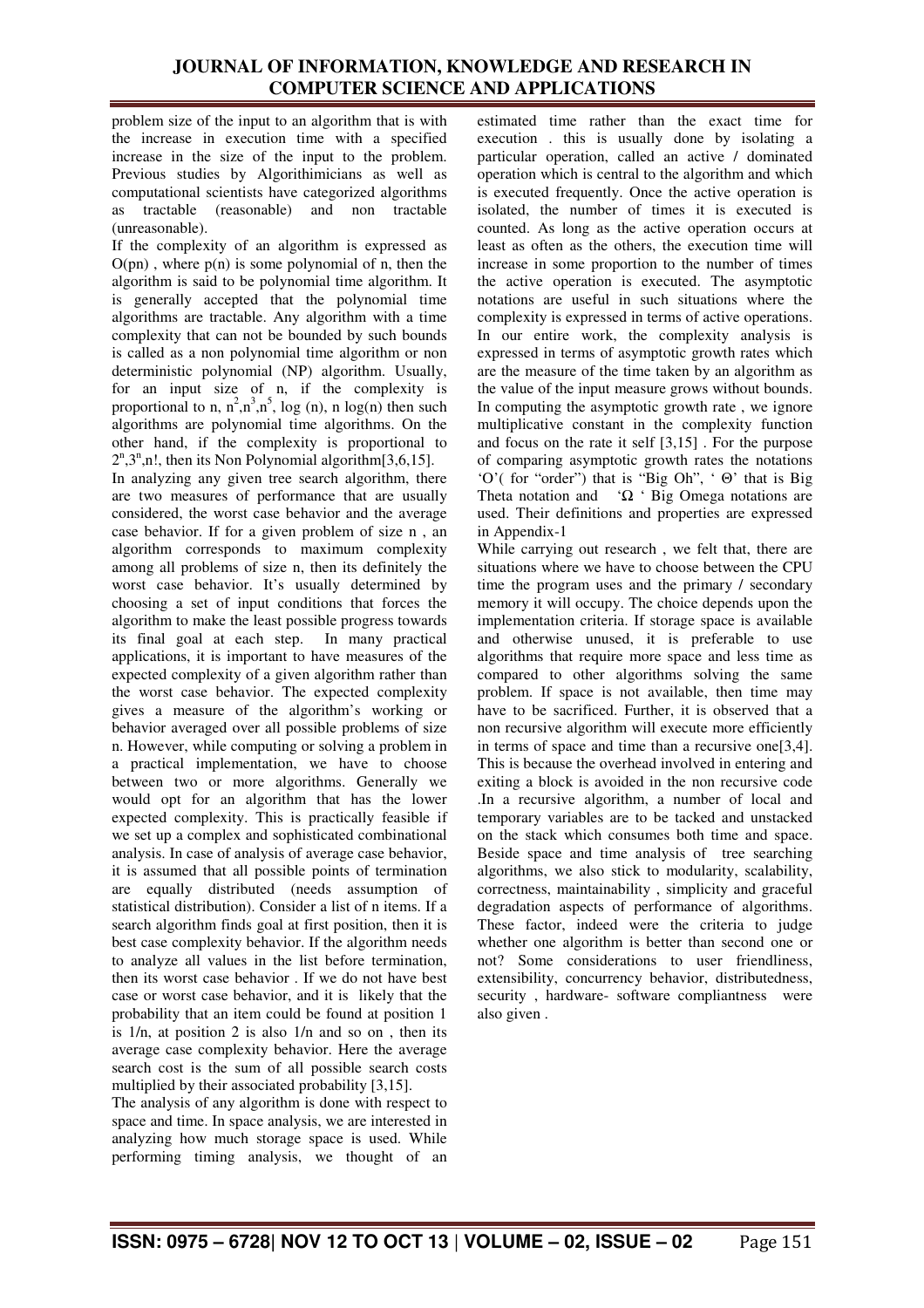| <b>Complexity Picture of Selected Tree Search Methods</b> |                           |                                   |        |                                                       |
|-----------------------------------------------------------|---------------------------|-----------------------------------|--------|-------------------------------------------------------|
| <b>Name</b>                                               | Time<br><b>Complexity</b> | <b>Space</b><br><b>Complexity</b> |        | Optimal?  Comment                                     |
| <b>BFS</b>                                                | $O(b^d)$                  | $\vert$ O (b <sup>d</sup> )       | May be | Optimal only when the optimal path is the<br>shortest |
| <b>DFS</b>                                                | $O(b^d)$                  | O(d)                              | No     | <b>Blind Alley trapping</b>                           |
| $A^*$                                                     |                           | ---                               | Yes    | Optimal                                               |
| $IDA*$                                                    |                           | ---                               | Yes    | Optimal                                               |
| Hill<br>Climbing                                          | Width^Depth               | Width^Depth                       | Yes    | Optimal                                               |

## Table 1 : **Complexity Picture of Selected Tree Search Methods**

We do both theoretical and empirical complexity analysis of tree searching algorithms. Theoretical analysis is helpful for understanding asymptotic behavior of an algorithm. The Empirical analysis is important in comparing two algorithms which may or may not have same order of complexity and then to decide when would one use one and not other. A theoretician, Baase [14,15] lists five aspects to consider in the process of analyzing an algorithm. These are also applicable to tree searching algorithms. These aspects are Correctness, Work done, Space used, Simplicity or clarity, Optimality. Another Algorithmician Sedgwick [9,14,15] devotes a chapter to the "Implementation of Algorithms". Here he makes the claim that "it is unfortunately all too often the case that mathematical analysis can shed very little light on how well a given algorithm can be expected to perform in a given situation". He stresses the importance of empirical analysis in this case. He also advocates the use of empirical analysis in comparing two algorithms to solve the same problem. Brunskill and Turner [9,15] give a list of some things that the execution time of a given program will depend on the CPU, the compiler, the programming language, the way the program is constructed, time for disk accesses and other IO ,whether the system is single or multitasking, etc .To make this real, this study has insisted on implementation of five selected algorithms and conducting rigorous analysis as pointed out in above analysis context.

This requires experimentally verifying the complexity behavior of selected tree searching algorithms and then using their experimental data to compare the algorithms. In order to do proper empirical analysis to verify and expand on the theoretical analysis of an algorithm we need to understand the theoretical analysis , decide on what should be measured, decide on appropriate hardware ,decide on an appropriate implementation language, decide on appropriate data structures, implement the algorithms ,implement some form of timing device, create the input data sets necessary to produce the measurements we need, measure the performance of the algorithm on the different input data sets created to meet our aim, interpret the results , relate the results to the theoretical analysis.

Few of these tasks were trivial. To deal with them adequately, knowledge and understanding of a number of theoretical concepts/areas are required – asymptotic notation; probability theory regarding tree searching, tree architecture, tree specific data structures and tree representation; and experimental statistics, etc[17] .By carrying out this research , our plan was to

1) better understand the trees

2) better understand tree searching algorithmic ideas in practice

3) check for accuracy or correctness in standardized case

4) access the quality of tree search algorithms , and

5) comparing the actual performance of competing algorithms for some tractable , constraint satisfaction problems, etc

## 4. **CONCLUSION**

As concluding remarks, we have observed that, for any problem that can be represented as a problem space, search techniques can be used to solve it. The price of this generality is exponential complexity, with the result that many problems of practical interest are solvable in principal with tree search. The limitations of computational capacity prevent them from being solved with expected complexities in practice. The increasing diversity in computing platforms motivates consideration of multi-processor environment. In such circumstances, we can also view the traditional tree search algorithms through a new perspective.

## **5. REFERENCES**

1. Constructing Good Partitioning Trees , Bruce Naylor, AT&T Bell Laboratories, Murray Hill, NJ, Lecture notes,1990

2. Artificial Intelligence and its Teaching, Dr.Gergely Kovasznai & Dr.Gabor Kusper , Institute of mathematics and Informatics ,Lecture notes<br>nublished by National Development published by National Development Agency,Hungery,1990